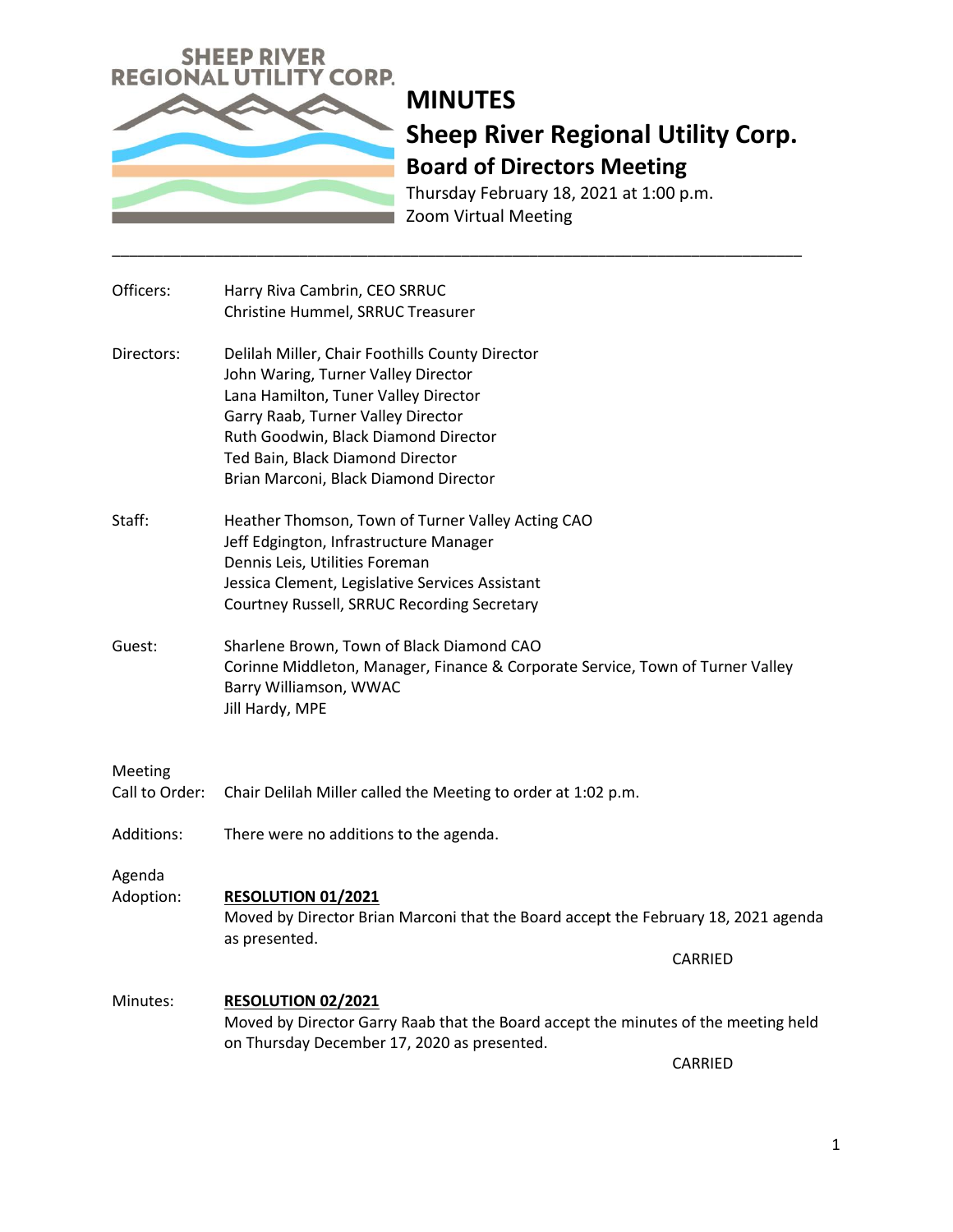

Thursday February 18, 2021 at 1:00 p.m. Zoom Virtual Meeting

#### **RESOLUTION 02/2021**

Moved by Director Ted Bain that the Board accept the organizational minutes of the meeting held on Thursday December 17, 2020 as presented.

CARRIED

Accounts

#### Payable: **RESOLUTION 03/2021**

Moved by Director Lana Hamilton that the accounts payable dated January 21, 2021 in the amount of \$25,249.01 and February 18, 2021 in the amount of \$56,047.19 be accepted as presented.

CARRIED

Old Business: 1. Business Continuity Plan & Emergency Management Plan – ongoing. Drinking Water Safety Plan will be available for review soon.

\_\_\_\_\_\_\_\_\_\_\_\_\_\_\_\_\_\_\_\_\_\_\_\_\_\_\_\_\_\_\_\_\_\_\_\_\_\_\_\_\_\_\_\_\_\_\_\_\_\_\_\_\_\_\_\_\_\_\_\_\_\_\_\_\_\_\_\_\_\_\_\_\_\_\_\_\_\_\_\_\_\_\_

2. Emergency Management Policy – nothing new to report.

#### **RESOLUTION 04/2021**

Moved by Director Garry Raab that the Board acknowledge the Drinking Water Safety Plan Update.

CARRIED

Sharlene Brown entered the meeting at 1:30 p.m.

### SRRUC

Monitoring

Program: Jill Hardy, MPE discussed the SRRUC Monitoring Program Approval has been renewed for 10 years, time to look at a reduction in testing requirements. No major concerns in 13 years of testing data collected. Could submit an application to AEP to request a reduction in the special requirement testing.

#### **RESOLUTION 05/2021**

Moved by Director Garry Raab that the Board submit an application to Alberta Environment and Parks (AEP) to request a reduction in testing parameters to once per year.

CARRIED

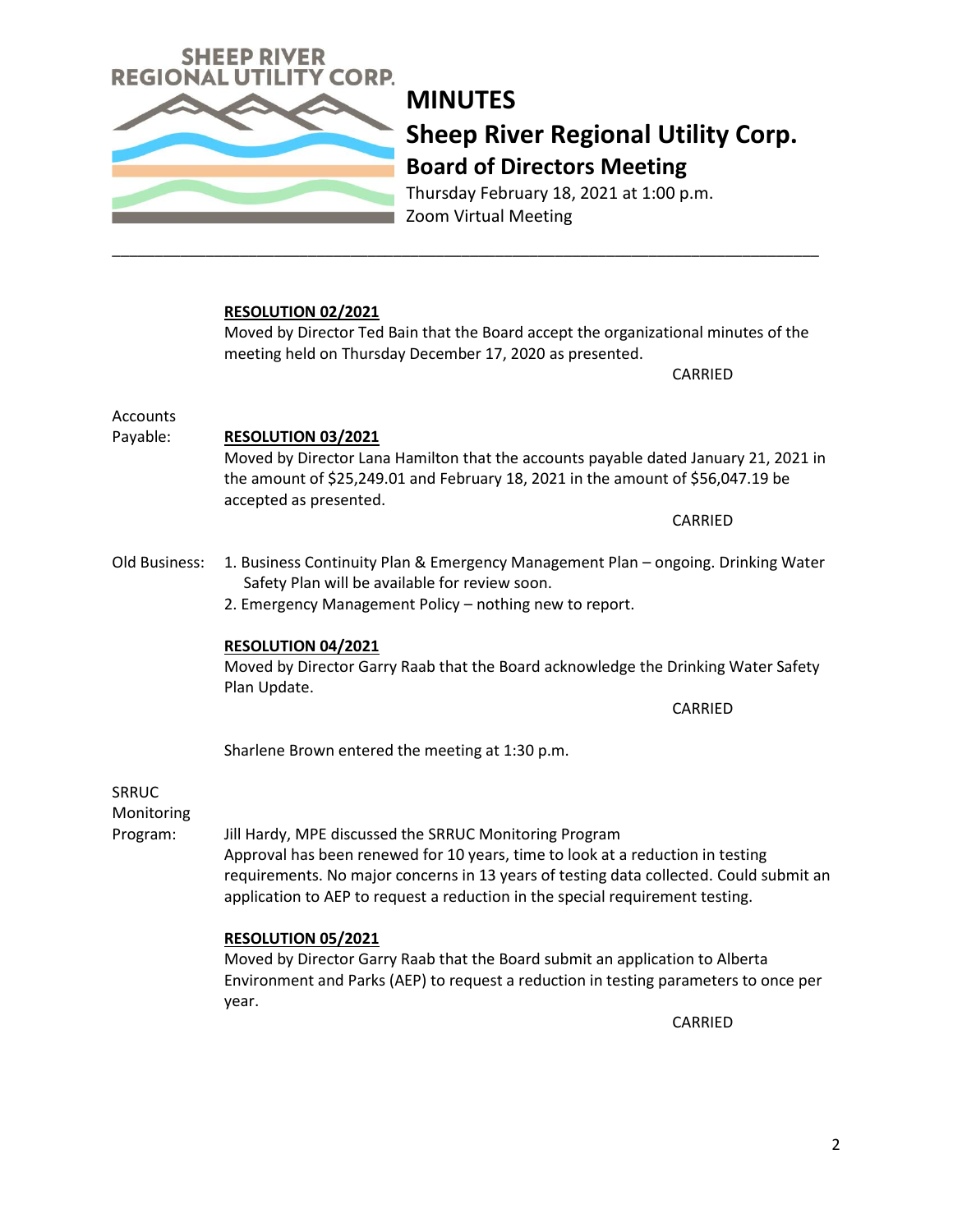

Thursday February 18, 2021 at 1:00 p.m. Zoom Virtual Meeting

#### **Operations**

Update: Dennis Leis & Harry Riva Cambrin discussed.

- 1. Working on annual reports. Town of Turner Valley storage fell short because of Well 5 going down.
- 2. Well 7 has two licenses on it, can apply to transfer one license to Turner Valley to cover the shortfall.

\_\_\_\_\_\_\_\_\_\_\_\_\_\_\_\_\_\_\_\_\_\_\_\_\_\_\_\_\_\_\_\_\_\_\_\_\_\_\_\_\_\_\_\_\_\_\_\_\_\_\_\_\_\_\_\_\_\_\_\_\_\_\_\_\_\_\_\_\_\_\_\_\_\_\_\_\_\_\_\_\_\_\_

#### **RESOLUTION 06/2021**

Moved by Director John Waring to authorize Dennis Leis to make an application to Alberta Environment and Parks to transfer one water diversion license from well 7 to the direct intake for Turner Valley.

CARRIED

Statement of Operating Revenues & Expenses: Christine Hummel discussed.

#### **RESOLUTION 07/2021**

Moved by Director Brian Marconi that the Draft Statement of Operating Revenues and Expenses dated December 31, 2020 be accepted as presented.

CARRIED

#### Monthly Water

Usage Report: Dennis Leis discussed the Monthly Water Usage reports dated December 31, 2020 and January 31, 2021.

#### **RESOLUTION 08/2021**

Moved by Director Ruth Goodwin that the Monthly Water Usage Reports dated December 31, 2020 and January 31, 2021 be accepted for information.

CARRIED

Communications

Update: Discussed website updates. Send minutes to Town of Black Diamond and Town of Turner Valley after adopted.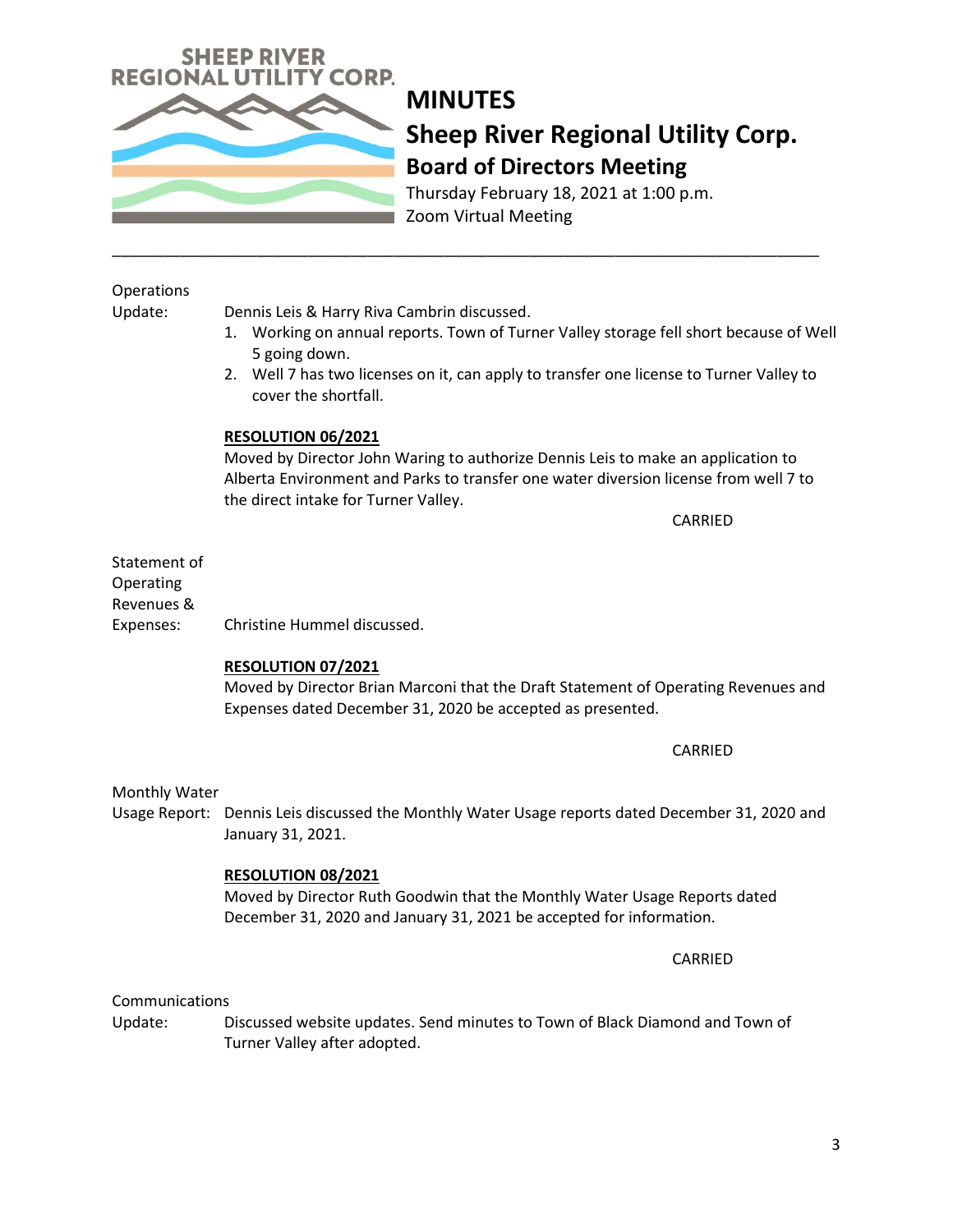

Thursday February 18, 2021 at 1:00 p.m. Zoom Virtual Meeting

Coal Mining: Coal Mining Water Discussion – Director Ruth Goodwin Discussed proposed coal development on the eastern slopes of the Rocky Mountains.

\_\_\_\_\_\_\_\_\_\_\_\_\_\_\_\_\_\_\_\_\_\_\_\_\_\_\_\_\_\_\_\_\_\_\_\_\_\_\_\_\_\_\_\_\_\_\_\_\_\_\_\_\_\_\_\_\_\_\_\_\_\_\_\_\_\_\_\_\_\_\_\_\_\_\_\_\_\_\_\_\_\_\_

#### **RESOLUTION 09/2021**

Moved by Director Ruth Goodwin that the SRRUC Board of Directors request that the Chair and CEO draft a letter to Premier Jason Kenney to express concerns about the possibility of coal mining on the Eastern Slopes of Alberta and protecting headwaters and sensitive lands, and to request that SRRUC be consulted as a stakeholder group.

CARRIED

Heather Thomson left the meeting at 2:30 p.m.

- Fixed Charges: Fixed charges vs. variable charges discussion. Christine Hummel to bring back more information to the next meeting.
- DRP Update: Town of Turner Valley Staff Report Corinne Middleton provided an update on expenditures not covered under Disaster Recovery Program (DRP).

#### **RESOLUTION 10/2021**

Moved by Director Lana Hamilton that the Town of Turner Valley invoice SRRUC for legal costs, GST, and non-reimbursable costs totaling \$286,688.23 not covered by DRP, with further expenses to come.

CARRIED

Land

Development: Future Land Development email discussion.

#### **RESOLUTION 11/2021**

Moved by Director Garry Raab to accept the future land development email for information with personal information redacted and, request a cost estimate from MPE to explore future development further.

CARRIED

Next Meeting: The next scheduled meeting shall be on April 15, 2021 at 1:00 p.m. by electronic communications.